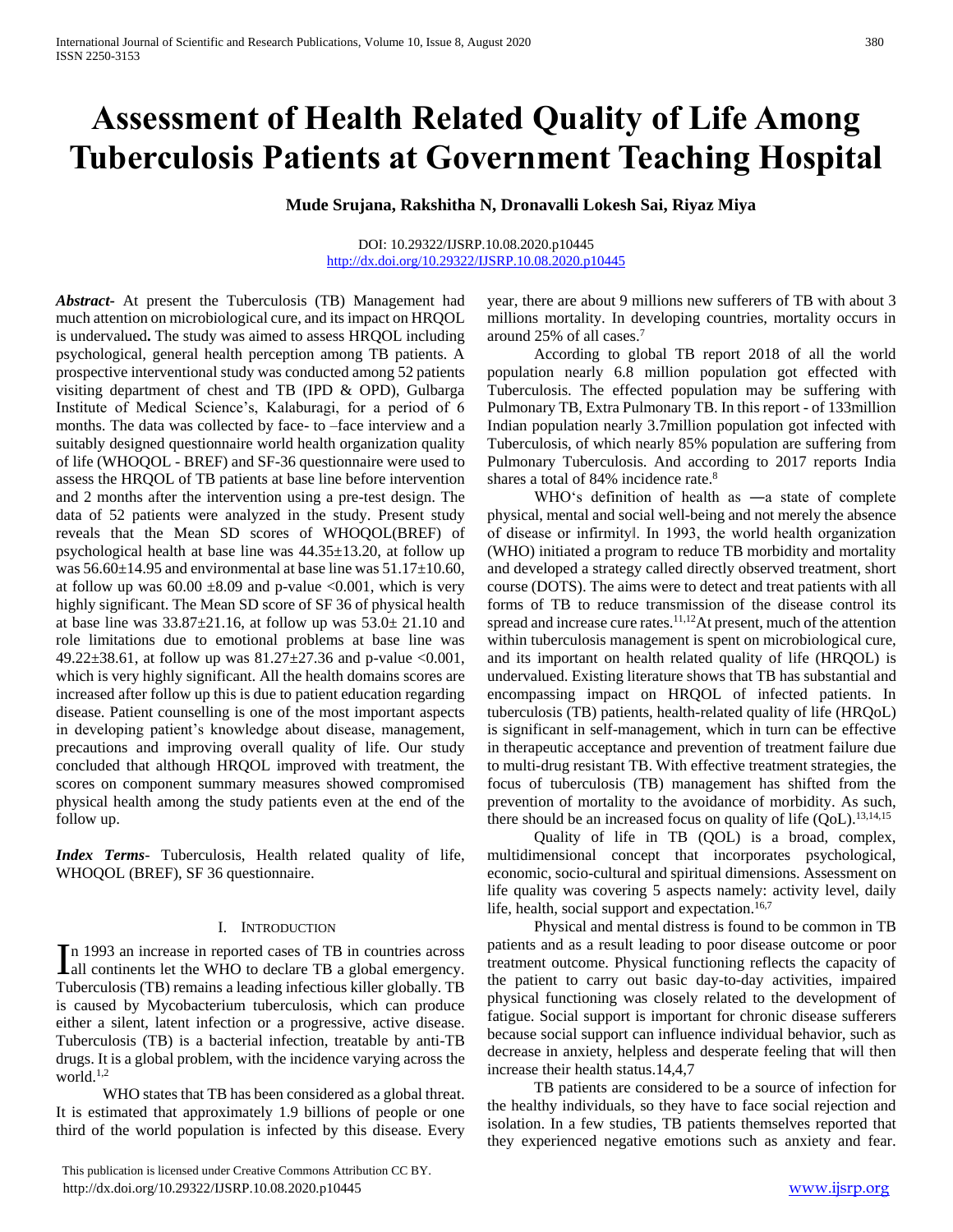Stigmatization and negative emotions resulting from illness could result in a long term impairment of patients psychosocial wellbeing. While psychological health takes into account several facets of the individual's mood and emotional well-being.17,13

 Psychosocial factors, such as poor levels of education, have been shown to influence whether patients are adherent with their medication. Increased knowledge and awareness about the disease is important along with early detection, diagnosis, and treatment in order to control TB. The untreated patients can become a source of transmission of infection leading to spread of disease whereas irregularities in treatment can lead to drug resistance.

 Health related quality of life is the impact that perceived health status has on the normal functions of life. Reduced health related quality of life can lead to depression and medication adherence which can further lead to worsening of the medical condition.<sup>18,19</sup>

 Poor adherence to treatment remains a major obstacle in the global fight against tuberculosis (TB).Poor treatment adherence increase the risk of drug resistance, treatment failure, relapse and death. <sup>20</sup>

The poor patient adherence in tuberculosis (TB) treatment is considered to be one of the most serious challenges which reflect the decrease of treatment success and emerging of the Multidrug Resistance-TB (MDR-TB). Several previous studies have showed HRQOL varies among TB patients at different stages of treatment and is significantly worse than HRQOL among the general population at all stages of treatment.<sup>21,11</sup> Resistance to anti tubercular drugs has become a serious obstacle in the control of the disease.<sup>22</sup>

# II. AIM & OBJECTIVES

- 1. To assess health related quality of life including psychological, general health perception among tuberculosis patients.
- 2. To review quality of life (QoL) by using World Health Organization Quality of Life (WHOQoL - BREF) questionnaire and Short Form Health Survey - 36 (SF - 36) questionnaire.
- 3. To increase the level and extent of health education to the maximum extent.

## III. METHODOLOGY

 Prospective interventional study conducted at Department of Chest and TB (IPD&OPD), Gulbarga Institute of Medical Sciences, Kalaburagi from October 2018 to march 2019 **(**06 months). A sample of 52 patients were enrolled in to the study based on inclusion criteria. patients who are on ATT for at least 2- 3 months are included in the study and the exclusion criteria 1. Patient who are not turned up for follow up. 2. Patients who are diagnosed with Extra Pulmonary Tuberculosis. 3. HIV patients

## **Study procedure**:

 The study was conducted at department Chest and TB. Patients diagnosed with TB were enrolled into the study considering inclusion and exclusion criteria. Informed consent

 This publication is licensed under Creative Commons Attribution CC BY. http://dx.doi.org/10.29322/IJSRP.10.08.2020.p10445 [www.ijsrp.org](http://ijsrp.org/)

was taken from each patient at the time of enrollment. Details regarding demography, disease and treatment were collected from the case sheets and lab reports of the patients in a specially designed patient case collection form.

 A patient information leaflet (PIL) was prepared on TB by using the standard text books, journals, internet and other sources. The PIL contains the information about the disease and its management, Life style modifications and importance of adherence to the treatment.

 On the day of enrollment patients were provided with patient information leaflet (PIL) on TB. Firstly patients will be assessed for the baseline with help of World

 Health Organization Quality of Life (WHOQOL- BREF) and Short Form Health Survey-36 (SF-36) questionnaire outcome is noted. Patients asked to turn up for first follow-up after two months and assessed for the same.

 The results of the study were analyzed statistically using SPSS version 20.0

# IV. RESULTS

 A total of 52 patients were enrolled in to the study of which 40 (76.93%) patients were completed the study and remaining 12 (23.07%) patients were excluded from the study.

|  | Table 1: Socio-demographic characteristics of the patients |  |  |  |
|--|------------------------------------------------------------|--|--|--|
|--|------------------------------------------------------------|--|--|--|

| <b>Characteristics</b> | Patients $n\frac{6}{6}$ |
|------------------------|-------------------------|
| No of patients         | 40                      |
| <b>Sex</b>             |                         |
| Male                   | 24 (66%)                |
| Female                 | 16 (34%)                |
| Age                    |                         |
| $0-20$ years           | 5(12.5%)                |
| $21-40$ years          | 14 (35%)                |
| $41-60$ years          | 12 (30%)                |
| $>60$ years            | 9(22.5%)                |
| Area                   |                         |
| Urban                  | 10(25%)                 |
| Rural                  | 30 (75%)                |
| <b>Social Habits</b>   |                         |
| Smoking                | 7 (17.5%)               |
| Alcoholic              | 5 (12.5%)               |
| Tobacco chewing        | 5(12.5%)                |
|                        |                         |
|                        |                         |
|                        |                         |
|                        |                         |
|                        |                         |

# **Gender:**

 Results revealed that the most affected gender is Male 24(60%) and the Female were 16(40%).

## **Age:**

 Results revealed that more number of patients 14 (35%) were in the age group 21-40 years, followed by 12(30%) patients in the age group of 41-60 years, followed by 9(22.5%) patients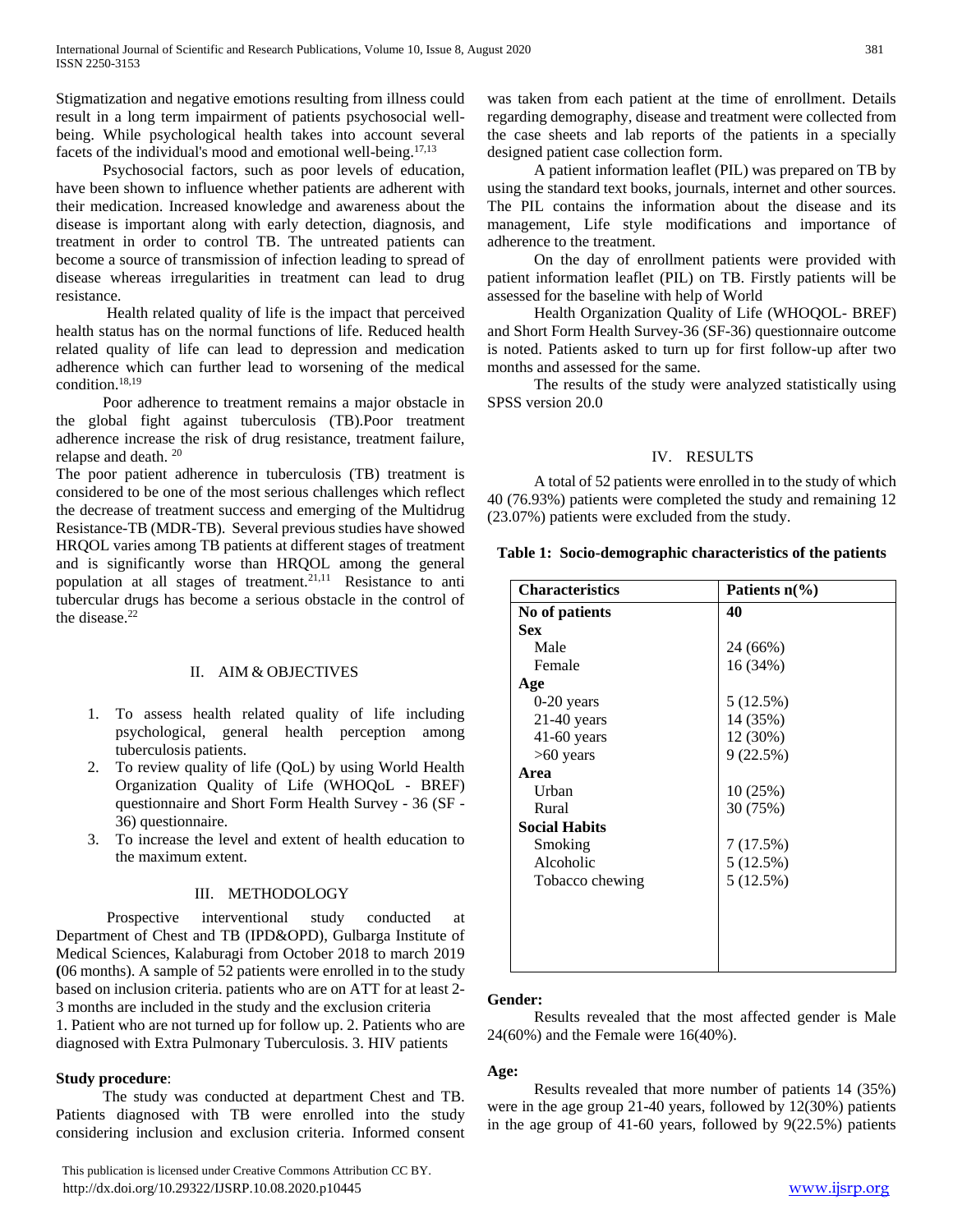International Journal of Scientific and Research Publications, Volume 10, Issue 8, August 2020 382 ISSN 2250-3153

with age group of  $> 60$  years and  $5(12.5\%)$  patients were in the age group of 0-20 years.

#### **Area:**

 In our study majority of patients are from Rural area 30 (75%) and 10 (25%) from Urban.

#### **Social habits:**

 Out of 40 patients 7 (17.5%) patients are habituated to smoking, 5(12.5%) patients are habituate to alcohol, 5 (12.5%) patients are habituated to tobacco chewing and rest 23 (57.5%) patients have no social habits.

# **Previous history of TB:**

 Among the 40 enrolled TB patients about 8 (20%) patients are having previous history of TB and the rest 32 (80%) patients are newly diagnosed with TB.

#### **Co-morbidity:**

 Results revealed that 4(10%) patients had co-morbidities and 36(90%) are without co-morbidities.

#### **Table no: 2 Comparison of mean scores of variables base line and follow up of SF-36**

| variables                                  | <b>Base line</b>  | <b>Follow-up</b>  | $t-$<br>test | <b>P</b> -value $\&$ |
|--------------------------------------------|-------------------|-------------------|--------------|----------------------|
|                                            | $Mean \pm SD$     | $Mean \pm SD$     | value        | <b>Significance</b>  |
| <b>Physical function</b>                   | $33.87 \pm 21.16$ | $53.0 \pm 21.10$  | $t = 3.78$   | $P=0.001$ ,          |
|                                            |                   |                   |              | <b>VHS</b>           |
| due to physical<br><b>Role limitations</b> | $25.63 \pm 45.23$ | $48.12 \pm 30.30$ | $t = 2.90$   | $P=0.006$ ,          |
| health                                     |                   |                   |              | <b>HS</b>            |
| Role limitations due to emotional          | $49.22 \pm 38.61$ | $81.27 \pm 27.36$ | $t = 4.64$   | $P=0.000,$           |
| problems                                   |                   |                   |              | <b>VHS</b>           |
| <b>Energy/fatigue</b>                      | $38.55 \pm 9.78$  | $42.37 \pm 13.27$ | $t = 1.84$   | $P=0.073$ .          |
|                                            |                   |                   |              | <b>NS</b>            |
| <b>Emotional well being</b>                | $67.22 \pm 15.39$ | $75.40 \pm 8.62$  | $t = 2.84$   | $P=0.007$ ,          |
|                                            |                   |                   |              | <b>HS</b>            |
| <b>Social functioning</b>                  | $49.0 \pm 16.23$  | $53.87 \pm 18.36$ | $t = 1.71$   | $P=0.096$ ,          |
|                                            |                   |                   |              | <b>NS</b>            |
| Pain                                       | $39.0 \pm 10.22$  | $46.17 \pm 16.71$ | $t = 2.79$   | $P=0.010$ ,          |
|                                            |                   |                   |              | <b>HS</b>            |
| <b>General health</b>                      | $48.12 \pm 8.56$  | $49.57 \pm 9.18$  | $t = 0.88$   | $P=0.383,$           |
|                                            |                   |                   |              | <b>NS</b>            |

NS= Not significant, S=Significant, HS=Highly significant, VHS=Very highly significant

 Present study reveals that, there was statistically very highly significant difference of mean scores of SF 36 of Physical function, Role limitations due to emotional problems before and after follow up (P<0.001).

 There was statistically highly significant difference of mean scores of Role limitations due to physical health, Emotional well being and Pain before and after follow up (P<0.01).

 There was no statistical significant difference of mean scores of Energy/ fatigue, Social functioning and General health before and after follow up (P>0.05).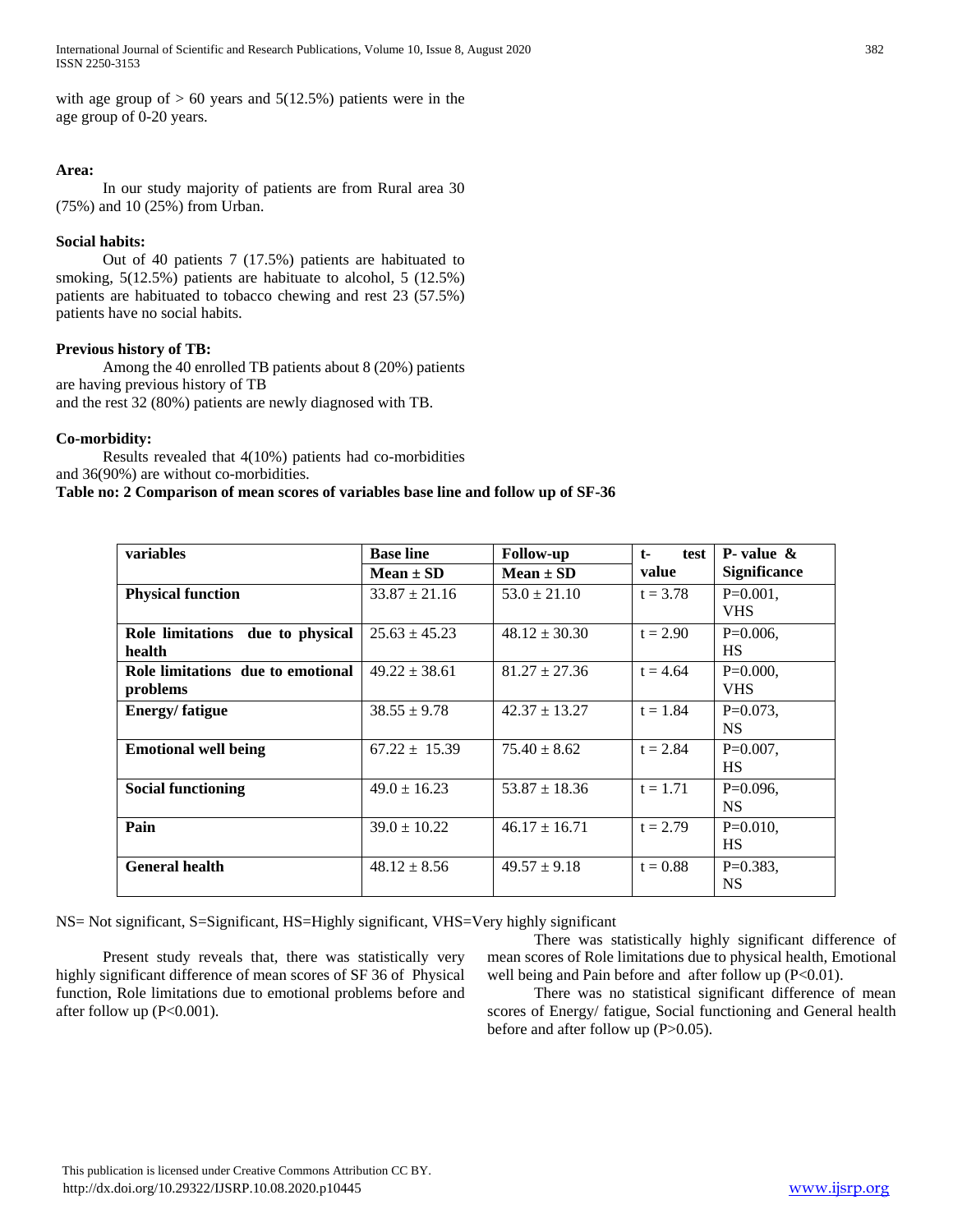

**Fig :1 Comparison of mean scores of variables base line and follow up of SF-36**

| Table no:3 Comparison of mean scores of variables base line and follow up of WHOQOL (BREF) |  |  |                                    |  |  |
|--------------------------------------------------------------------------------------------|--|--|------------------------------------|--|--|
|                                                                                            |  |  | $\sim$ $\sim$ $\sim$ $\sim$ $\sim$ |  |  |

| <b>variables</b>            | <b>Base line</b><br><b>Follow-up</b> |                   | test<br>$t-$ | <b>P</b> -value $\&$      |  |
|-----------------------------|--------------------------------------|-------------------|--------------|---------------------------|--|
|                             | $Mean \pm SD$                        | $Mean \pm SD$     | value        | <b>Significance</b>       |  |
| <b>Physical health</b>      | $39.12 \pm 11.61$                    | $44.97 \pm 20.42$ | $t = 2.17$   | $P=0.036$ ,<br>S          |  |
| <b>Psychological health</b> | $44.35 \pm 13.20$                    | $56.60 \pm 14.95$ | $t = 5.52$   | $P=0.000$ .<br><b>VHS</b> |  |
| <b>Social relationships</b> | $47.53 \pm 8.28$                     | $50.60 \pm 4.61$  | $t = 2.26$   | $P=0.029$ .<br>S          |  |
| <b>Environmental</b>        | $51.17 \pm 10.60$                    | $60.00 \pm 8.09$  | $t = 4.79$   | $P=0.000,$<br><b>VHS</b>  |  |

 Present study reveals that, there was statistically very highly significant difference of mean scores of WHOQOL (BREF) of Psychological health and Environmental before and after follow up (P<0.001).

 There was statistical significant difference of mean scores of Physical health and social relationships before and after follow up  $(P<0.05)$ .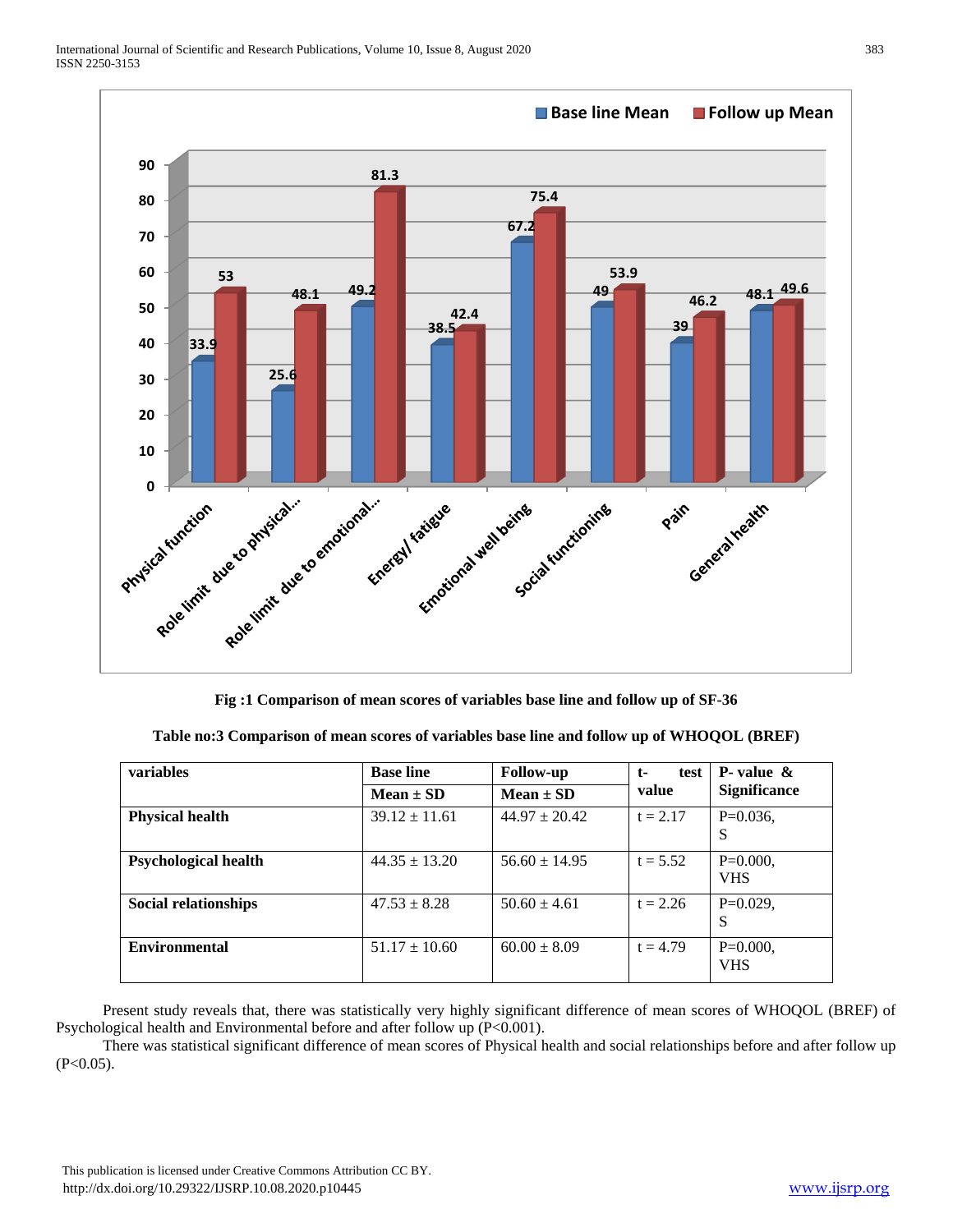

**Fig:2 Comparison of mean scores of variables base line and follow up of WHOQOL (BREF)**

## V. DISCUSSION

 Tuberculosis (TB) studies have concentrated on clinical outcomes only few studies have examined the impact of TB on patient's Quality of Life (QOL). It is therefore very important to improve QOL in diseased states. The current study was an attempt to assess the Health Related Quality of Life (HRQOL) in TB patients

 The study was conducted on 40 TB patients and their QoL scores were measured by WHOQOL (BREF) and SF-36 questionnaire.

# VI. WHOQOL (BREF):

 Present study reveals that, the Means SD scores of WHOQOL(BREF) of psychological health at base line was  $44.35\pm13.20$ , at follow up was  $56.60\pm14.95$  and environmental at base line was  $51.17 \pm 10.60$ , at follow up was  $60.00 \pm 8.09$  and pvalue <0.001, which is very highly significant.

 The Mean SD scores of physical health at base line was 39.12±11.61, at follow up was 44.97±20.42 and social relationships at base line was  $47.52 \pm 8.28$ , at follow up was  $50.60 \pm$ 4.6 and p-value <0.05, which is statistical significant.

#### **SF-36:**

 Present study reveals that, the Mean SD score of SF 36 of physical health at base line was 33.87± 21.16, at follow up was 53.0± 21.10 and role limitations due to emotional problems at base line was  $49.22 \pm 38.61$ , at follow up was  $81.27 \pm 27.36$  and p-value <0.001, which is very highly significant.

 The Mean SD scores of role limitations due to physical health at base line was  $25.63\pm45.23$ , at follow up was  $48.12\pm$ 30.30, emotional wellbeing at base line was 67.22±15.39, at follow up was  $75.40 \pm 8.62$  and pain at base line was  $39.0 \pm 10.22$ 

 This publication is licensed under Creative Commons Attribution CC BY. http://dx.doi.org/10.29322/IJSRP.10.08.2020.p10445 [www.ijsrp.org](http://ijsrp.org/)

at follow up was  $46.17 \pm 16.71$  and p-value <0.01, which is statistically highly significant.

 The Mean SD scores of energy / fatigue at base line was  $38.55\pm9.78$ , at follow up was  $42.37\pm13.27$ , social functioning at base line was  $49.0 \pm 16.23$ , at follow up was  $53.87 \pm 18.36$  and general health at base line was 48.12±8.56, at follow up was 49.57 $\pm$  9.18 and p-value >0.05, which there was no statistical significant difference.

 Patient counselling is one of the most important aspects in developing patient's knowledge about disease, management, precautions and improving overall quality of life.

 In our study 5 deaths were reported, this is due to TB disease along with co-morbidity of other lung diseases such as hydropneumothorax, pneumonia and lung consolidation.

 Among the 40 patients 2(5%) patients were shifted to CAT- II ATT because of relapse of therapy (defaulter) of CAT-I.

 Highest WHOQOL –BREF mean scores had been observed for the domain psychological health and environmental health and the least mean score is observed in physical health and social relationships. Physical health is most affected due to worsened symptoms of disease. Social relationships are more affected due to the isolation of patients. Highest SF-36 mean scores were observed in emotional well-being and role limitations due to emotional problems it is possible only by the patient education regarding disease. The most affected health scale in energy / fatigue followed by pain these are due to nature of the disease.

 The results of the present study states that vigorous activities such as running or lifting heavy objects, climbing several flights of stairs, and walking more than a kilometer where limited a lot for most of TB patients. Most of the time they had to cut down the amount of time spent on work and accomplished less than they would have liked to achieve, similar results they reported in a study conducted in Sudan where TB effect long distance moments of TB patients in their activities were limited due to their health<sup>19.</sup>